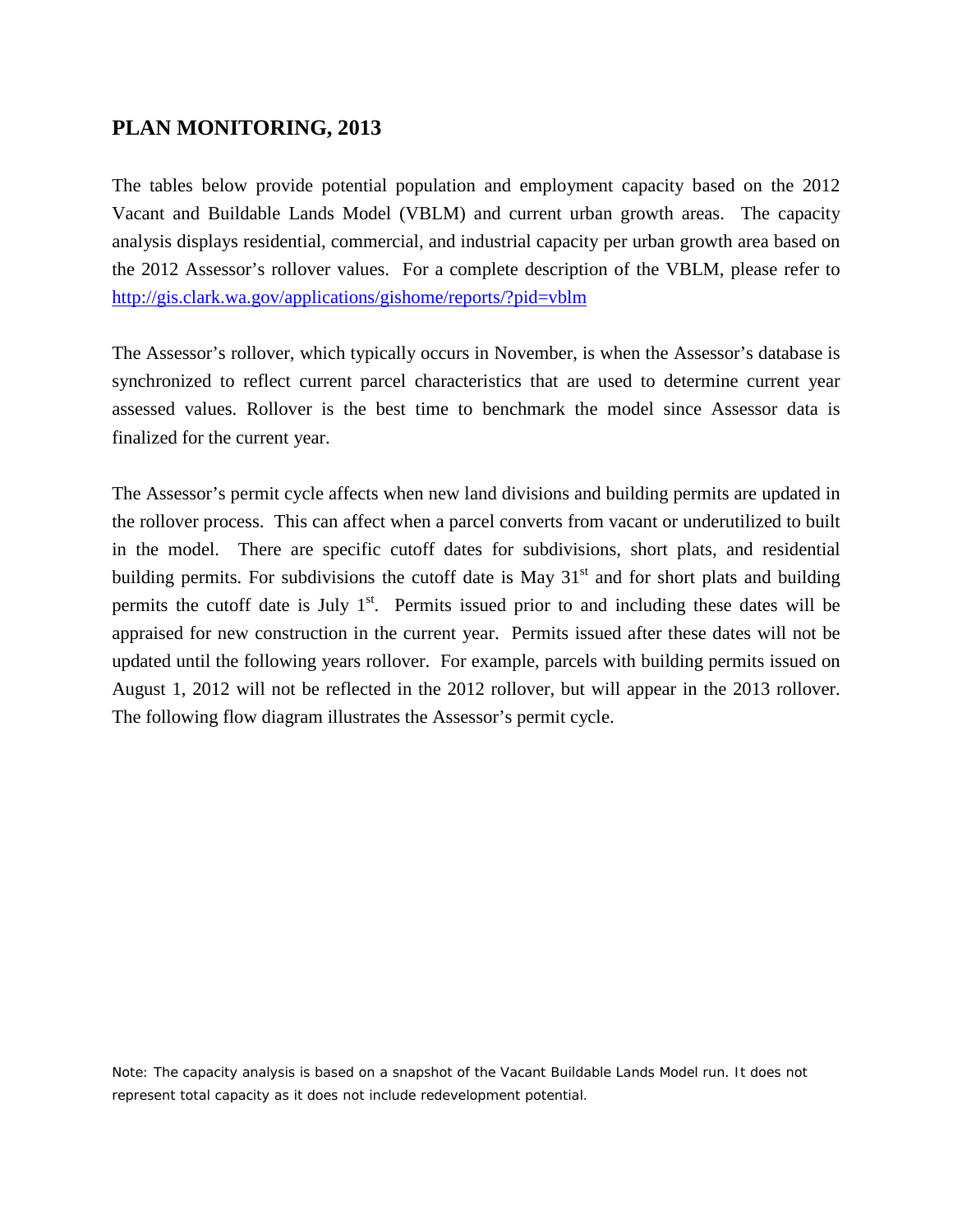

The 2013 VBLM data below indicates that countywide there are 8,037 net developable (buildable) residential acres with a capacity of 147,472 residents; 3,109 net developable (buildable) commercial acres with an employment capacity of 62,178 and 3,587 net developable (buildable) industrial acres with an employment capacity of 32,280.

Note:

o Adoption of the County's Employment Zone Streamlining project

- This project converted comprehensive plan land use designations from Employment Center (EC) to Industrial (I) in unincorporated UGA areas resulting in reclassifications of these lands from commercial to industrial in the VBLM.
	- VBLM reclassifications resulted in a reduction of available commercial lands and an increase of industrial lands.
	- VBLM reclassifications resulted in a reduction of potential jobs due to differences in planning assumptions for constrained lands and jobs per acre between commercial and industrial classifications.
		- o Commercial lands assume 20% of constrained lands will not develop and 20 jobs per net acre.
		- o Industrial lands assume 50% of constrained lands will not develop and 9 jobs per net acre.
- o Reduction of La Center Industrial lands as a result of land reverting back to Agriculture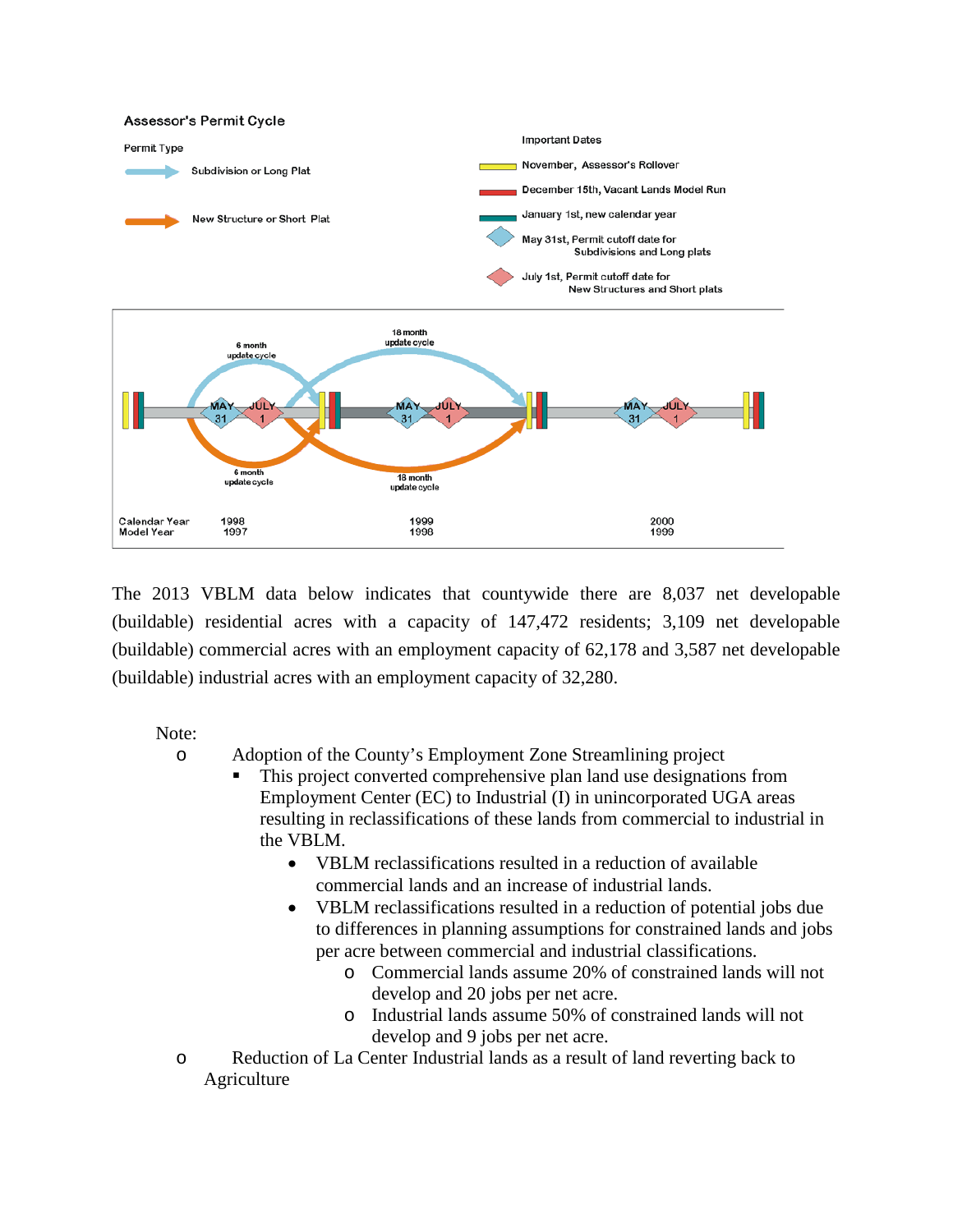|                      | Residential UGA Capacity Analysis, 2013 VBLM |                                                 |                |                  |         |           |                |  |
|----------------------|----------------------------------------------|-------------------------------------------------|----------------|------------------|---------|-----------|----------------|--|
|                      | <b>VBLM</b>                                  | Will Not Convert   Infrastructure   Developable |                |                  | Housing | Units per | Capacity<br>in |  |
|                      | Gross Acres   Acres                          |                                                 | Acres          | <b>Net Acres</b> | Units   | Acre      | Population     |  |
| <b>Battle Ground</b> |                                              |                                                 |                |                  |         |           |                |  |
| City                 | 1,517                                        | 613                                             | 249            | 655              | 5,601   | 8.6       | 14,507         |  |
| <b>UGA</b>           | 1,077                                        | 398                                             | 184            | 495              | 3,525   | 7.1       | 9,131          |  |
| <b>Total</b>         | 2,594                                        | 1,011                                           | 433            | 1,149            | 9,126   | 7.9       | 23,637         |  |
| Camas                |                                              |                                                 |                |                  |         |           |                |  |
| City                 | 1,507                                        | 599                                             | 252            | 657              | 3,828   | 5.8       | 9,916          |  |
| <b>UGA</b>           | 447                                          | 170                                             | 77             | 200              | 1,384   | 6.9       | 3,583          |  |
| <b>Total</b>         | 1,954                                        | 769                                             | 328            | 857              | 5,212   | 6.1       | 13,499         |  |
| La Center            |                                              |                                                 |                |                  |         |           |                |  |
| City                 | 602                                          | 228                                             | 103            | 271              | 1,128   | 4.2       | 2,922          |  |
| <b>UGA</b>           | 329                                          | 147                                             | 50             | 131              | 691     | 5.3       | 1,789          |  |
| <b>Total</b>         | 931                                          | 375                                             | 153            | 402              | 1,819   | 4.5       | 4,710          |  |
| Ridgefield           |                                              |                                                 |                |                  |         |           |                |  |
| City                 | 1,670                                        | 717                                             | 264            | 689              | 4,679   | 6.8       | 12,118         |  |
| <b>UGA</b>           | 876                                          | 372                                             | 140            | 364              | 2,621   | 7.2       | 6,789          |  |
| <b>Total</b>         | 2,546                                        | 1,089                                           | 404            | 1,054            | 7,300   | 6.9       | 18,907         |  |
| Vancouver            |                                              |                                                 |                |                  |         |           |                |  |
| City                 | 1,432                                        | 485                                             | 262            | 686              | 5,963   | 8.7       | 15,445         |  |
| <b>UGA</b>           | 7,391                                        | 2,788                                           | 1,267          | 3,336            | 24,038  | 7.2       | 62,257         |  |
| <b>Total</b>         | 8,823                                        | 3,273                                           | 1,528          | 4,022            | 30,001  | 7.5       | 77,702         |  |
| Washougal            |                                              |                                                 |                |                  |         |           |                |  |
| City                 | 636                                          | 244                                             | 108            | 285              | 1,633   | 5.7       | 4,230          |  |
| <b>UGA</b>           | 517                                          | 199                                             | 88             | 230              | 1,802   | 7.9       | 4,668          |  |
| <b>Total</b>         | 1,153                                        | 443                                             | 196            | 514              | 3,435   | 6.7       | 8,897          |  |
| Yacolt               |                                              |                                                 |                |                  |         |           |                |  |
| City                 | 67                                           | 16                                              | 14             | 37               | 146     | 4.0       | 378            |  |
| <b>UGA</b>           | 3                                            | $\mathbf{1}$                                    | $\overline{0}$ | $\mathbf{1}$     | 4       | 4.0       | 11             |  |
| Total                | 69                                           | 17                                              | 14             | 38               | 150     | 4.0       | 389            |  |
| <b>Total</b>         | 18,070                                       | 6,977                                           | 3,057          | 8,037            | 57,043  | 7.1       | 147,742        |  |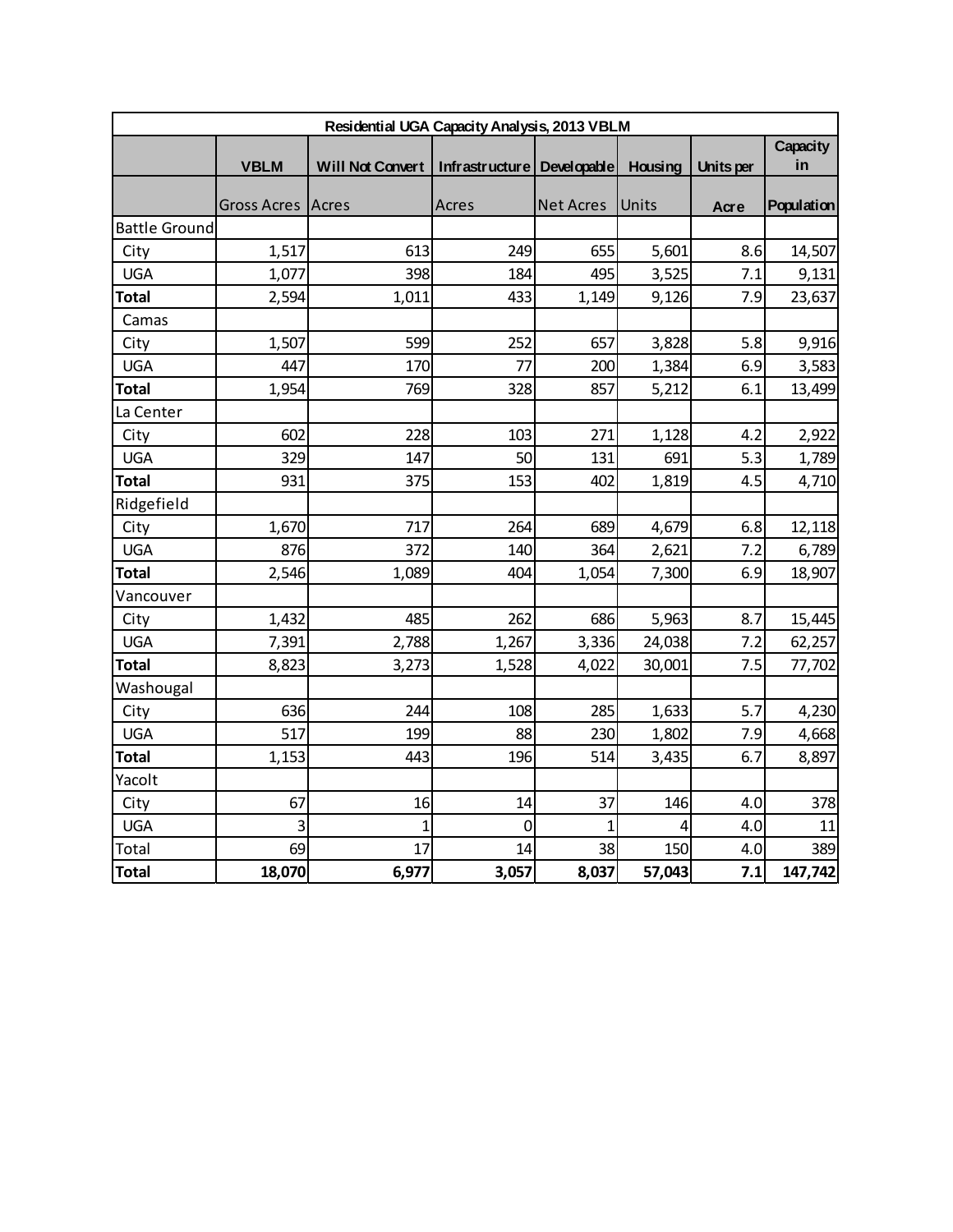|                      |                    | Commercial UGA Capacity Analysis, 2013 VBLM |                |                  |        |
|----------------------|--------------------|---------------------------------------------|----------------|------------------|--------|
|                      | <b>VBLM</b>        | <b>Will Not Convert</b>                     | Infrastructure | Developable Jobs |        |
|                      | <b>Gross Acres</b> | Acres                                       | Acres          | <b>Net Acres</b> |        |
| <b>Battle Ground</b> |                    |                                             |                |                  |        |
| City                 | 700                | 104                                         | 150            | 446              | 8,910  |
| <b>UGA</b>           | 116                | 12                                          | 26             | 78               | 1,555  |
| Total                | 815                | 116                                         | 176            | 523              | 10,465 |
| Camas                |                    |                                             |                |                  |        |
| City                 | 1,427              | 156                                         | 318            | 953              | 19,064 |
| <b>UGA</b>           | 0                  | 0                                           | 0              | 0                |        |
| Total                | 1,427              | 156                                         | 318            | 953              | 19,064 |
| La Center            |                    |                                             |                |                  |        |
| City                 | 69                 | 5                                           | 16             | 48               | 952    |
| <b>UGA</b>           | $\overline{0}$     | $\mathbf 0$                                 | 0              | 0                |        |
| Total                | 69                 | 5                                           | 16             | 48               | 952    |
| Ridgefield           |                    |                                             |                |                  |        |
| City                 | 673                | 79                                          | 149            | 445              | 8,909  |
| <b>UGA</b>           | 18                 | $\overline{2}$                              | 4              | 12               | 245    |
| Total                | 690                | 80                                          | 153            | 458              | 9,153  |
| Vancouver            |                    |                                             |                |                  |        |
| City                 | 556                | 25                                          | 133            | 399              | 7,974  |
| <b>UGA</b>           | 899                | 66                                          | 208            | 625              | 12,497 |
| Total                | 1,455              | 90                                          | 341            | 1,024            | 20,471 |
| Washougal            |                    |                                             |                |                  |        |
| City                 | 80                 | 6                                           | 19             | 56               | 1,119  |
| <b>UGA</b>           | 53                 | 3                                           | 13             | 38               | 750    |
| Total                | 133                | 9                                           | 31             | 93               | 1,869  |
| Yacolt               |                    |                                             |                |                  |        |
| City                 | 14                 | $\mathbf 0$                                 | 3              | 10               | 204    |
| <b>UGA</b>           | 0                  | $\mathbf 0$                                 | 0              | 0                |        |
| Total                | 14                 | 0                                           | 3              | 10               | 204    |
| <b>Total</b>         | 4,603              | 457                                         | 1,038          | 3,109            | 62,178 |